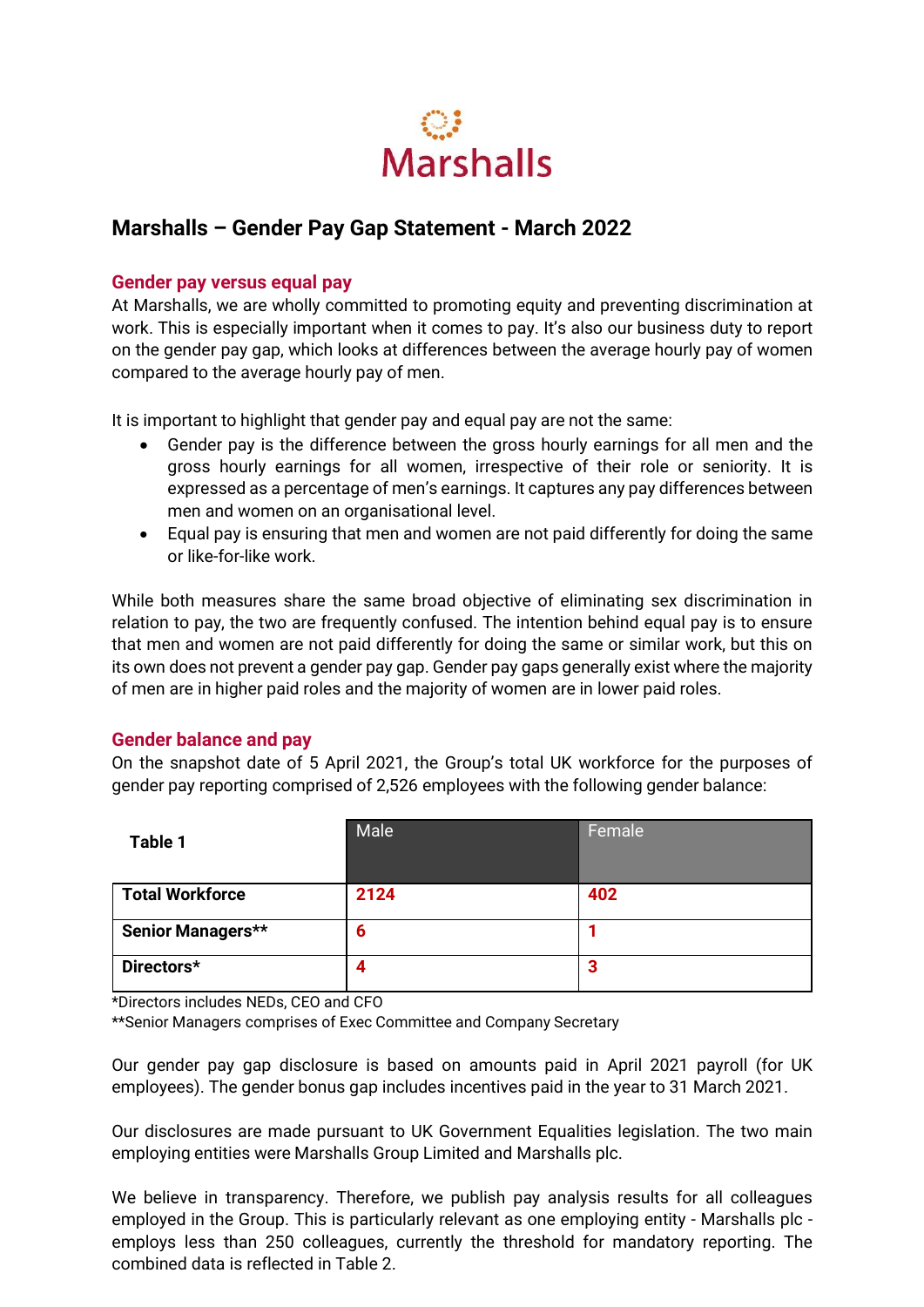| Table 2                       | <b>Mean Gender</b><br>Pay Gap | <b>Median Gender</b><br>Pay Gap |
|-------------------------------|-------------------------------|---------------------------------|
| <b>Marshalls Group</b><br>Ltd | 8.8%                          | 12.9%                           |
| Marshalls plc                 | 29.3%                         | 38.8%                           |
| Overall                       | $-5.8%$                       | 12.2%                           |

At a Group level the overall percentage split of male and female employees has stayed broadly the same: 86% male and 14% female.

However, in the fifth year of reporting gender pay figures, Marshalls has achieved its lowest gender pay gap for both mean and median measures of gender pay. The mean average has reduced to -5.8% and the median average has reduced to 12.2%.

A number of key factors have combined to influence our outcome:

- The progression of women to the higher pay bands: 4% more women are positioned in the upper quartile pay band and 4% more women now sit in the upper middle quartile when compared to the previous year (see Table 3).
- Ultimately, gender pay gaps improve when the number of women in higher paid roles increases. A trend seen in 2021. Our data shows that not only has the number of women in higher paid jobs increased, but the average rate of pay for female workers has progressed at a faster rate than that of male workers.

| Table 3                       |       | <b>Upper Quartile</b> | <b>Upper Middle</b><br>Quartile |                | <b>Lower Middle</b><br>Quartile |                | <b>Lower Quartile</b> |               |
|-------------------------------|-------|-----------------------|---------------------------------|----------------|---------------------------------|----------------|-----------------------|---------------|
|                               | Male  | <b>Female</b>         | Male                            | <b>IFemale</b> | Male                            | <b>IFemale</b> | Male                  | <b>Female</b> |
| <b>Marshalls Group</b><br>Ltd | 87.6% | 12.4%                 | 91.7%                           | 18.3%          | 89.5%                           | 10.5%          | 75.5%                 | 24.5%         |
| Marshalls plc                 | 65.1% | 34.9%                 | 64.3%                           | 35.7%          | 46.5%                           | 53.5%          | 23.8%                 | 76.2%         |
| Overall                       | 83.3% | 16.7%                 | 89.7%                           | 10.3%          | 87.8%                           | 12.2%          | 72.8%                 | 27.2%         |

• As part of our Group Reward Strategy, activities have been underway to improve methods in which we 'size' roles and benchmark pay and compensation rates against the open market. This has further increased objectivity and structure around the classification of roles. This was completed as part of a standardisation of terms and conditions programme.

## **Bonus Gender Pay Gap**

Both the mean and median bonus gender pay gaps have widened in 2021. In part due to the Covid-19 pandemic adversely impacting the 2019 financial year for a large number of UK businesses. Cash bonus payments were reduced (or not paid) in 2021 (for the performance year of 2020).

Table 4 shows that overall mean bonus pay gap increased from 54.0% in 2020 to 78.9% in